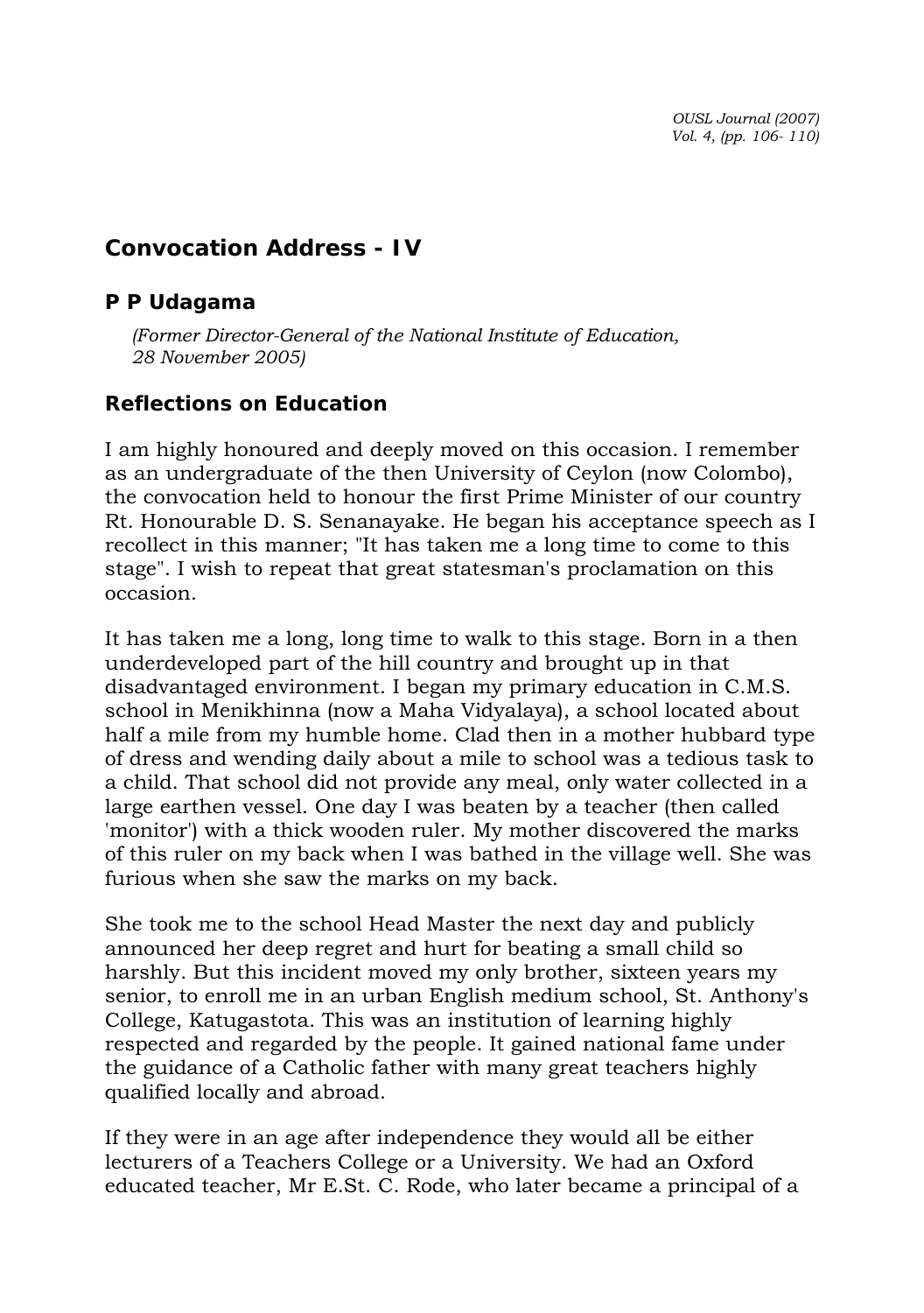central school near my home. He was a great educator. Transformed by this experience he was appointed as the first principal of Walala Central School (now College) to become a great educational leader.

From this school my educational journey entered the metropolis when I joined Ananda College for the then H.S.C. and University entrance examination. It was then confusing to a rural child who needed great improvement in his English and even in his mother tongue.

At the first examination level in the University we had to offer four subjects including one classical language. I chose Pali though I had never studied it before. I offered Sinhala, English, Pali and Geography at that level. I opted to specialize in Geography. This choice helped me to get employment in the then Department of Education of the University of Ceylon (now the University of Peradeniya).

In the University, a new world of opportunity opened for me in the academic world. I have remained in that field for the last 45 years until my formal academic career ended. Here, I stand before you today at the end of my career to receive this honour that my student, distinguished Professor Chandra Gunawardene, thought it fit to honour me with this academic distinction. I accept this honour humbly with the fleeing thought that I really do not deserve it.

It is my bounden duty to offer my sincere thanks to the Board of the Faculty of Education and the Senate of the Open University of Sri Lanka for conferring this high academic honour.

In the academic world "Education" is a subject of study or as a profession does not command much respect. But we all reach the position that we hold toady to education. But education as an academic pursuit or a profession does not command a high position in University circles and in academia.

Ironically knowledge creation, innovation and distribution receive high recognition. As the process of globalisation reaches high ground, knowledge receives high praise and commands equally high recognition. The pursuit of knowledge and learning becomes respectable in the process of gathering information, creation and disbursement of knowledge.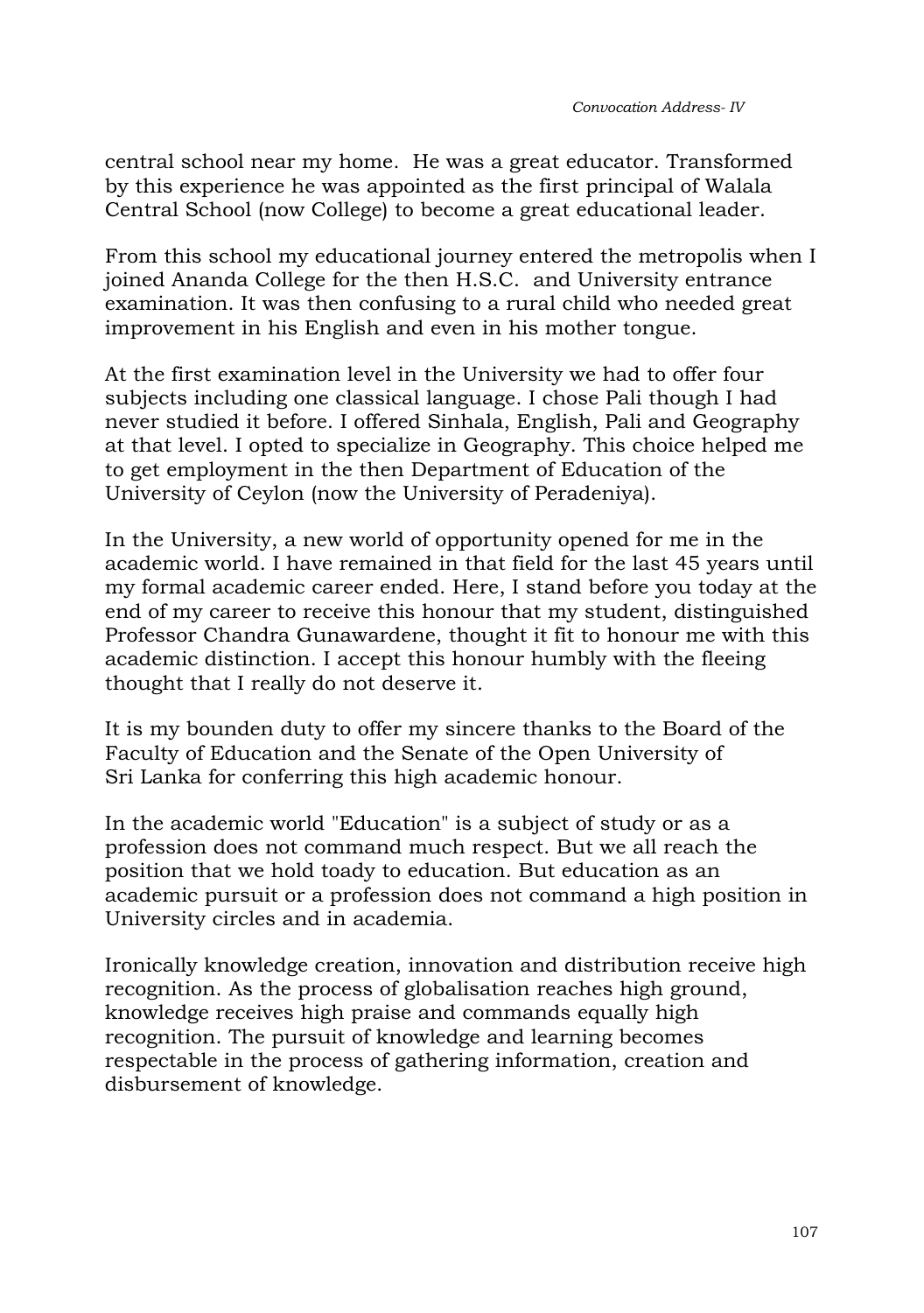#### *P. P. Udagama*

The pursuit of new experience at present commands respect as thinking and information are promoted by many processes, specially through technology. For example, TV debates are more popular than open debates by university teachers in public forums.

The new technology has created new styles, new methods and high order thinking fashions in academic institutions and publications. Knowledge is highly valued in all societies, more so in the developing world. Malaysia, for example, is experimenting with what they call 'high order thinking skills'.

Subject specialisations, high scores in tests, and skills in essay writing no longer suffice to indicate high levels of achievement in intellectual performance. Creative thinking is specially pursued in Singapore. They stress the need to capitalize in information technology and in nurturing a vibrant intellectual culture.

Let me come to the core of my address. Our education system has earned both encomiums as well as encounters of harsh criticism. The two excerpts given below are such examples: The World Bank Report of the late nineties, entitled "Treasures of the Education System in Sri Lanka" has the following observation,

*The Sri Lankan education system has been celebrated in development policy circles and the economic literature for the success in providing widespread access to primary and secondary education and enabling the country to attain comparatively high human development for a low income economy.* 

The National Education Commission of Sri Lanka in a report dated December, 2003 has a serious indictment,

*The education system has failed adequately to promote quality in education as well as relevance in terms of social stability, national unity, human values and individual orientation to the world of work.* 

Learning at the school level has never been a source of fun and enjoyment to our children. The same report (NEC, December 2003, p.12) is critical of the curriculum, competition, management in the school and castigates the "*education system, spawned also a private*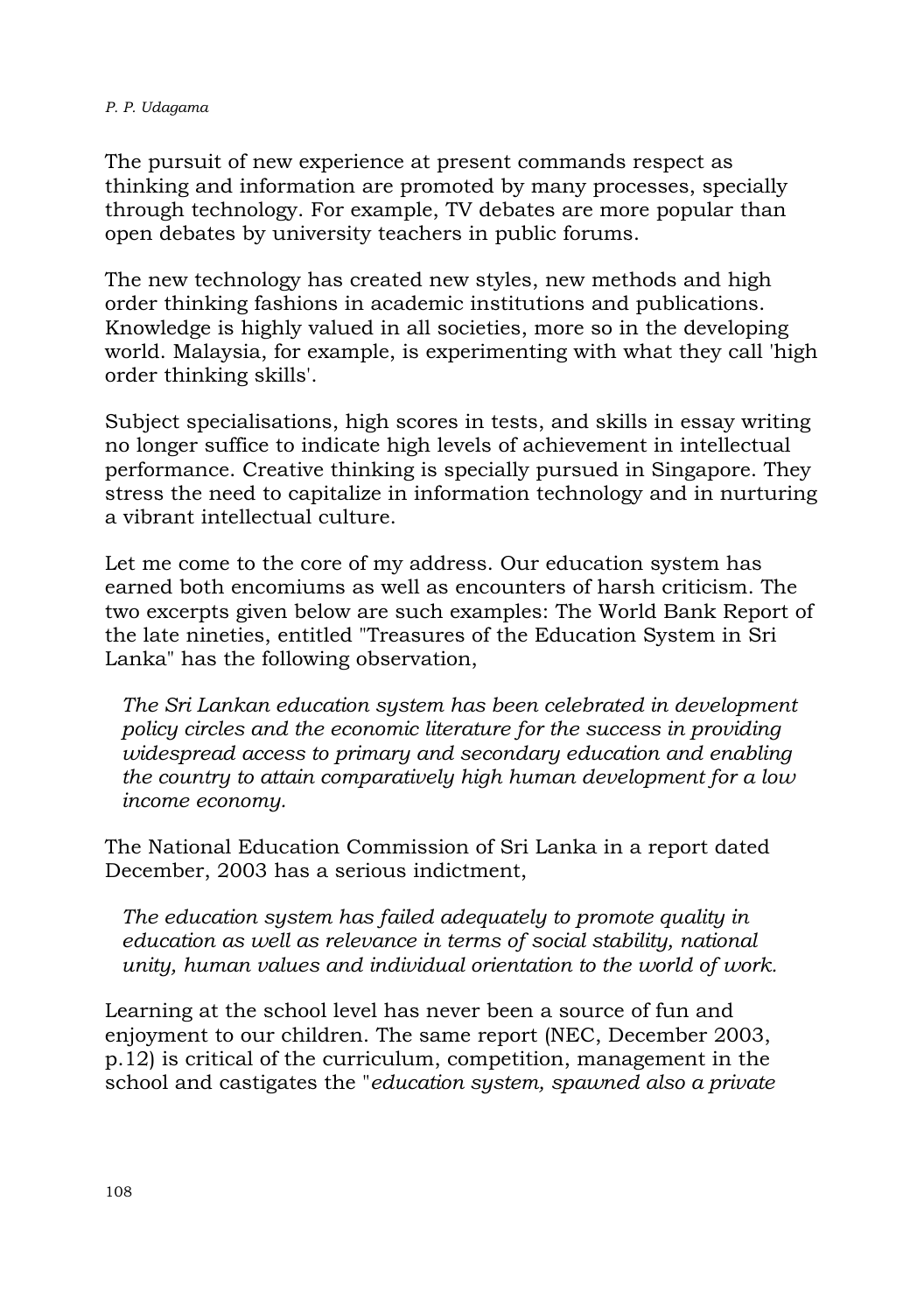*Convocation Address- IV* 

*tuition industry which has become a parallel structure from secondary education …".* 

Officials, bureaucrats, administrators and teachers in this environment of uncertainty, the doubts of parents and guardians, and the cynicism of the mass media are expressed frequently in the media. With all these doubts and criticisms, the schools are patronized by all classes of citizens. Perhaps the exception is the upper wealthy class. Each middle class group of parents (alumni etc.) virtually administer the school of their children.

Every other parent (ours is a society, 50% reported as poor) is helpless, indifferent and accept the *status quo* as education is free from the kindergarten up to and including university education. In an anecdotal experience in a field study near a village in the campus of the Peradeniya University undertaken about three decades ago, a parent decried "*You think those teachers will teach our poor children*?" He was referring to the lower middle class teachers in a poor rural school so close to the premier University in the island.

The state education system is a form of preventive social care. This belief of the affluent classes sustains the school system as 'too politicised'. Rather an unfair state system of nearly 10,000 schools.

Knowledge is power. So is learning that leads to knowledge. It was in the possession of learned classes, the Brahmins and in Buddhist societies, the *sangha*.

Knowledge liberates people. So does learning leading to new knowledge, and the development of concepts and theories. The western missionary accompanying the conqueror, enslaved us with new positions given only to the converted with power to their elites, employment to believers, and wealth and honour to the puppet rulers.

Humankind however is not completely liberated from sinister practices of bestowing honour and wealth to the converted and the temporary 'believers' of the rulers and their wise men and women. Our societies are also given discriminatory names - "developing", "risk", "poor", "undemocratic" among other condescending epithets of the power groups of western societies.

The image this created for us by the wealthy and powerful nations, to say the least, are not very complimentary. Our societies at 'risk' are not